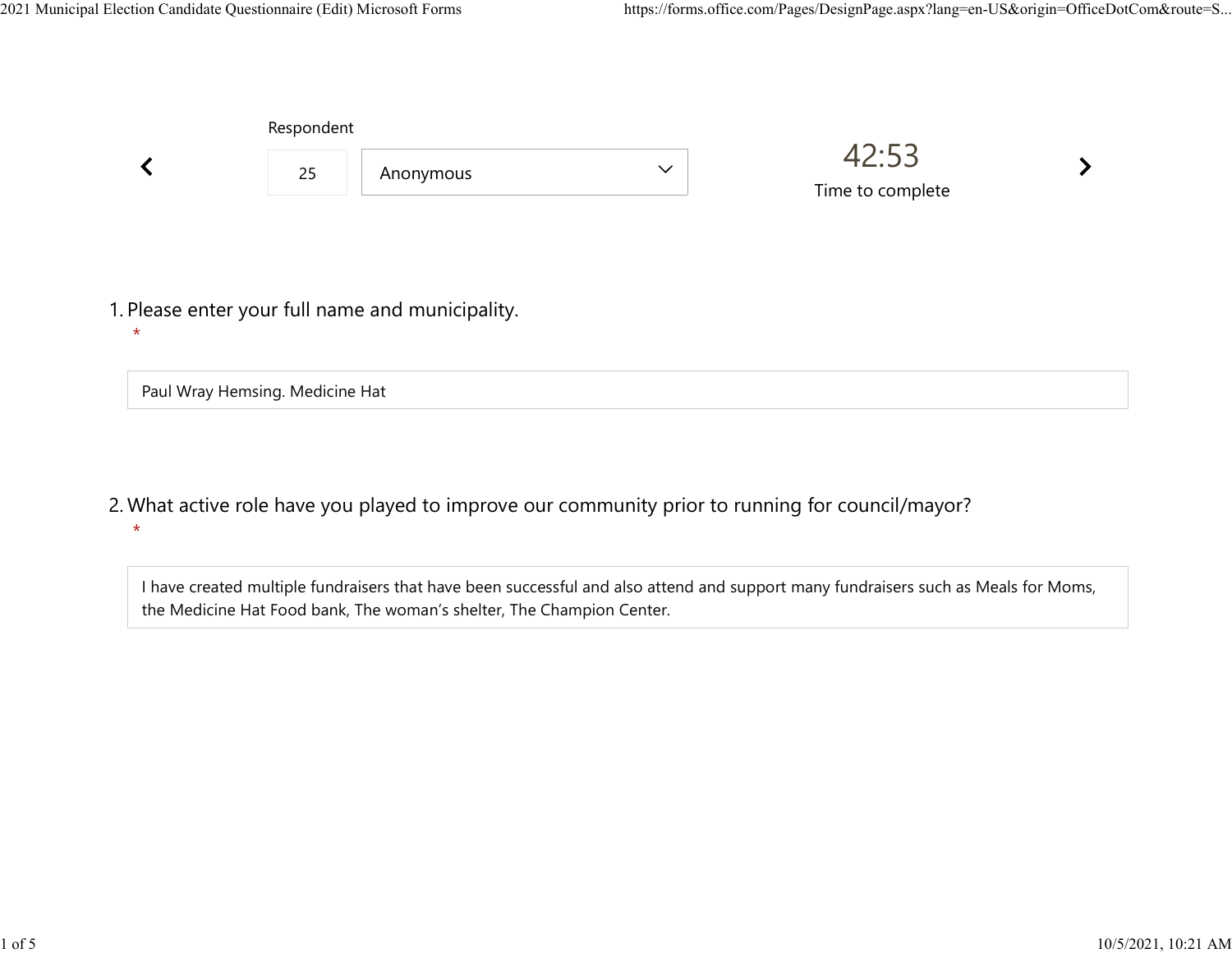What initiatives would you propose to improve tourism, investment attraction and development to our 3. municipality and region and support business recovery during/after the pandemic? \* 2021 Municipal Election Candidate Questionnaire (Edit) Microsoft Forms https://forms.office.com/Pages/DesignPage.aspx?lang=en-US&origin=OfficeDotCom&route=S...<br>2 Mhat initiatives would you propose to improve tourism invest

> The development of the waterfront project is something that will draw increased tourism. We have an amazing city with multiple recreation options for all age groups. I believe that in order to attract more business and support existing businesses we must close the gap between commercial and residential taxes and utilities. It is difficult to keep a business prosperous and I find it very wrong that business pays much more for taxes and utilities. In order to keep businesses prosperous we need more people with better paying jobs.

4. In Medicine Hat, businesses pay a higher proportion of property taxes compared to the residential sector.  Medicine Hat's tax gap of 2.35% is one of the highest in Alberta.  What is your position on the current approach to taxation and your thoughts on potential strategies to narrow this gap?  $\star$ 

I already spoke of this above. There is no reason for higher rates of tax and utilities for business. It is quite unfair. This needs to change.

5. If elected, what specific steps would you take to encourage & promote entrepreneurship within the region?

People need to want to live here. Recreation, parks, and events are all important drawing cards. The saying if you build it, they will come, is very valid. Attractive tax and utility rates would also be something to attract entrepreneurship. Rather than give millions of dollars to help big business like Aurora ( which has miserably failed) , can you imagine if we invested that 6 million into small business to help them through this covid financial crisis! Multiple people could have improved and expanded their business with that.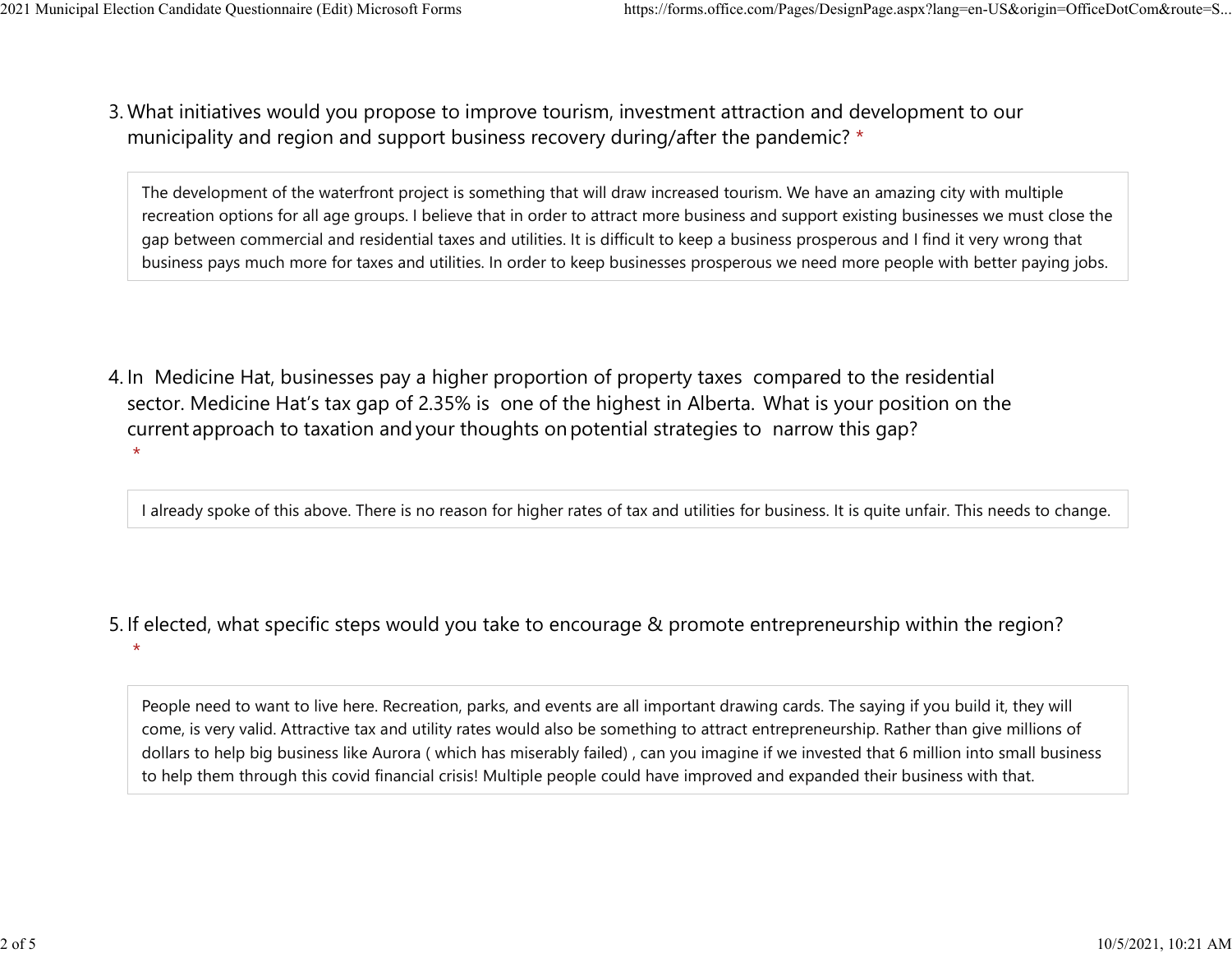$\star$ 

What is your stance on COVID-19 related laws that mandate requirements, including masks and vaccine 6. passports? 2021 Municipal Election Candidate Questionnaire (Edit) Microsoft Forms https://forms.office.com/Pages/DesignPage.aspx?lang=en-US&origin=OfficeDotCom&route=S...<br>6 Mhat is vour stance on COVID-19 related laws that mandate re

> I almost lost my life to covid this year and spent 39 days on life support and 21/2 months in hospital. Plus recovery. I had one immunization but it was too late for me. My covid experience was frightening. For this reason and also because it makes common sense we need to mandate actions that will minimize the sickness and death rate. I support vaccination passports and masking bylaws.

- What is your plan for publicly-funded services (examples would include Medicine Hat Public Library, power plant, 7. facilities) if elected?
	- I consider these as assets of the city that need to be assessed individually to see if they are profitable or not. Do they improve the quality of life or are they not utilized enough.
- 8. How important is it for our region to have a local Community College? What specific steps could the municipality do to work better with Medicine Hat College to provide ongoing opportunities for future learners?  $\star$

We need the Medicine Hat college and it's programs because our adult children have the opportunity to study locally. That creates a higher chance that they will set down roots in Medicine Hat. How can we work better with the college? By investing in growth and expansion.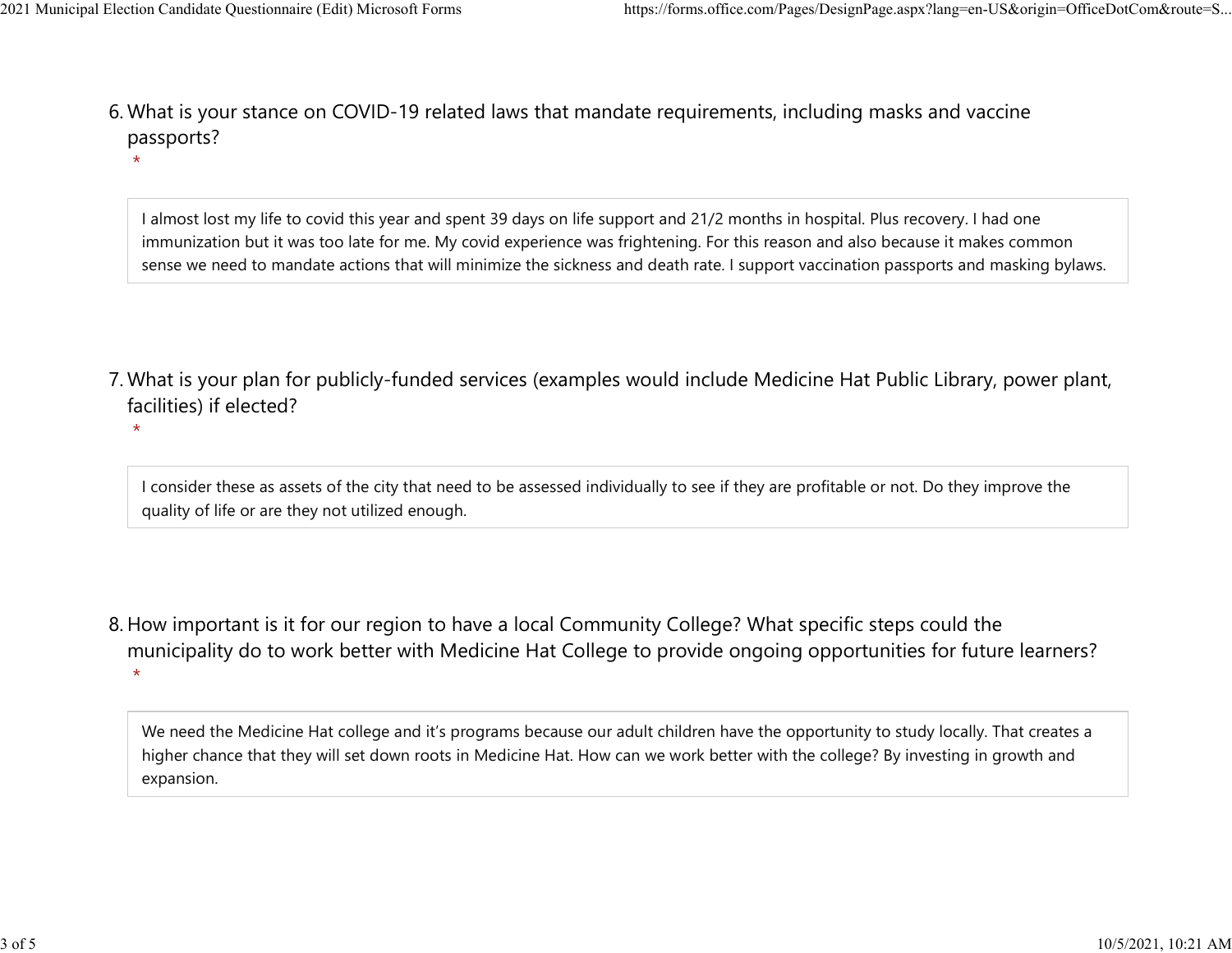9. How will you attract newcomers to the district and address the needs for a skilled workforce? \* 2021 Municipal Election Candidate Questionnaire (Edit) Microsoft Forms https://forms.office.com/Pages/DesignPage.aspx?lang=en-US&origin=OfficeDotCom&route=S...<br>Q How will you attract newcomers to the district and address t

> If our city is desirable then the workforce will want to be here. Keeping focussed on maintaining and improving our quality of life and competitive costs .

10. What is your stance on the importance of mental health & wellness support in our region? What ideas, implementations, and initiatives would you put forward to improve the overall mental health & wellbeing of our community?

We have a mental health crisis. If people need help in the form of counselling they can wait many weeks. I have suggested in my platform that there be a mobile safe injection site that also offers mental health support and support to allow vulnerable people to transition into treatment .

11. How will you further diversity and inclusion initiatives in our region, as it relates to each of the pillars in the Chamber's Vote Prosperity Platform: https://www.medicinehatchamber.com/voteprosperity2021/ (https://www.medicinehatchamber.com/voteprosperity2021/)  $\star$ 

I believe that having an annual multicultural exposition and fair would bring out the diversity of people. To befriend people from all different cultures is not easy to do when they feel that they must segregate. The more we include and learn from underrepresented parts of society the more vibrant and strong our community will become.